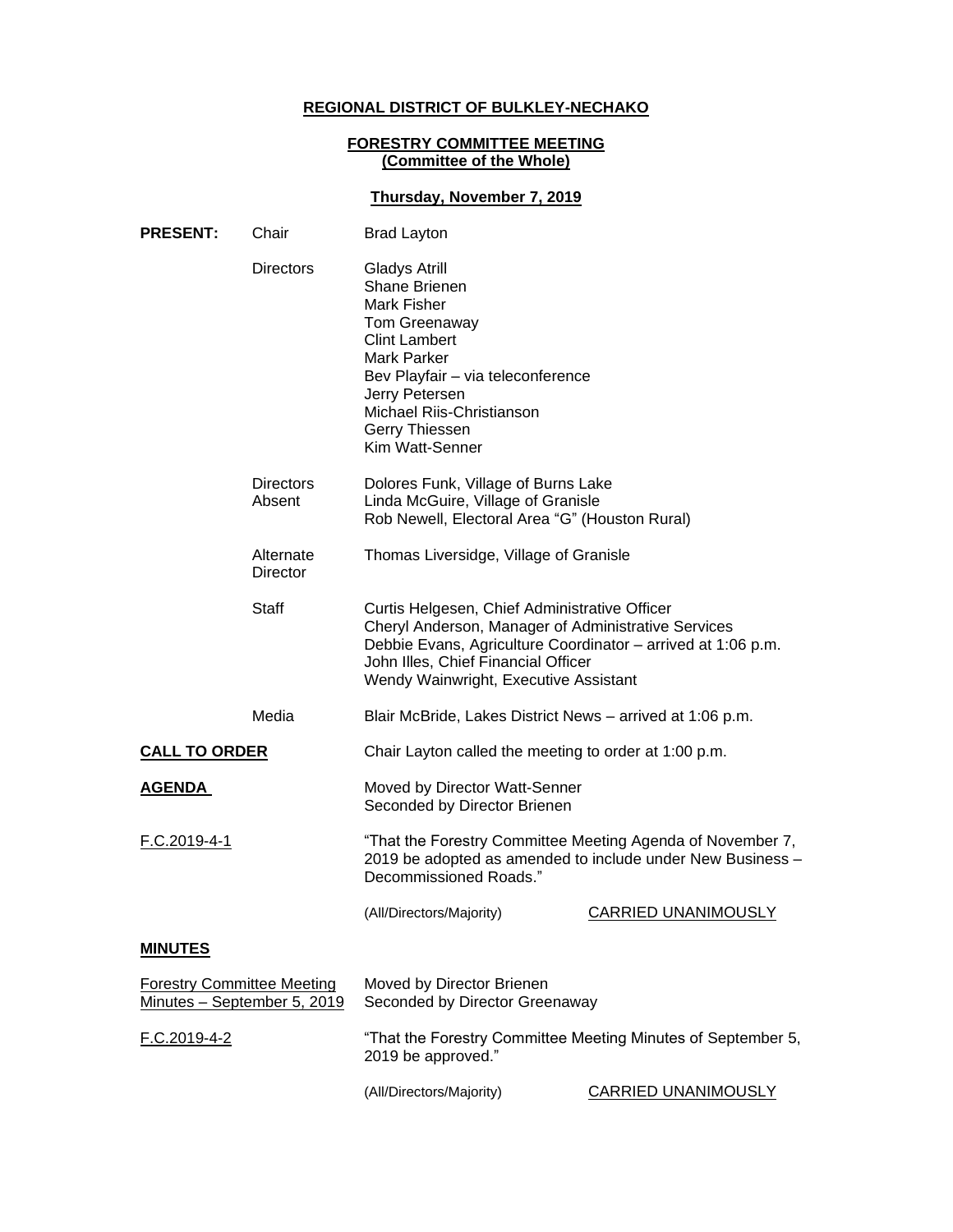Forestry Committee Meeting November 7, 2019 Page 2

# **DISCUSSION ITEMS**

#### **1. Lakes TSA Pilot Project**

Discussion took place in regard to:

- Concerns and challenges regarding the direction of the project
	- o Project is repeating the past model
	- o FLNRORD indicating need for redundancies
	- o Important to have a dynamic model for the Lakes TSA that can be adjusted if required
- Essential for local governments to have meaningful input in the process
- Imperative to review the Lakes TSA Pilot Project paper
- The Province is the steward of the forests
- Submission to the Interior Forest Sector Renewal Engagement October 7, 2019– Submitted by: Ray Schultz, Chris Ortner, and Randy Sunderman
- Lakes TSA Working group has also raised concerns
	- o To be the lead in raising their specific concerns
		- o RDBN provide support
- Options for communities/local governments/Community Forests to acquire Forest Licences from licencees to ensure licences do not leave communities
- Bill 22 2019: *Forest Amendment Act, 2019*
- Developing a regional policy taking into consideration community individuality
	- o Timber rights
	- o Appurtenancy
- Peak annual cut numbers actual numbers harvested
	- o Necessary to have the actual numbers
- Developing shelf ready projects forestry economic development plan
- Ramifications of the Lakes TSA Pilot Project across the Province
- Value added timber opportunities
- Volume and area based licences
- Interior Forest Revitalization process.

Invite Lakes Landscape Moved by Director Riis-Christianson Level Planning Pilot Project Seconded by Director Atrill Representatives to a Future RDBN Meeting

F.C.2019-4-3 "That the Forestry Committee recommend that the Board invite Lakes Landscape Level Planning Pilot Project Representatives to a future RDBN Meeting."

### (All/Directors/Majority) CARRIED UNANIMOUSLY

### **2. Fire Salvage**

Discussion took place regarding:

- Salvaging timber damaged by the 2018 wildfires
- Inviting Fire Rehabilitation Officers for Nadina, Skeena Stikine and Stuart Nechako Natural Resource Districts, and Eamon O'Donoghue, Assistant Deputy Minister, Ministry of Forests, Lands, Natural Resource Operations and Rural Development
	- o To ask:
		- What is being salvaged?
		- What is not being salvaged?
		- Why it's not being salvaged?
		- How many permits have been issued?
		- What is the delay in some areas?
		- What is the appropriate level of salvage to ensure forest health?
	- o Advocating for expedient salvaging of timber
- Appropriate levels of salvage.